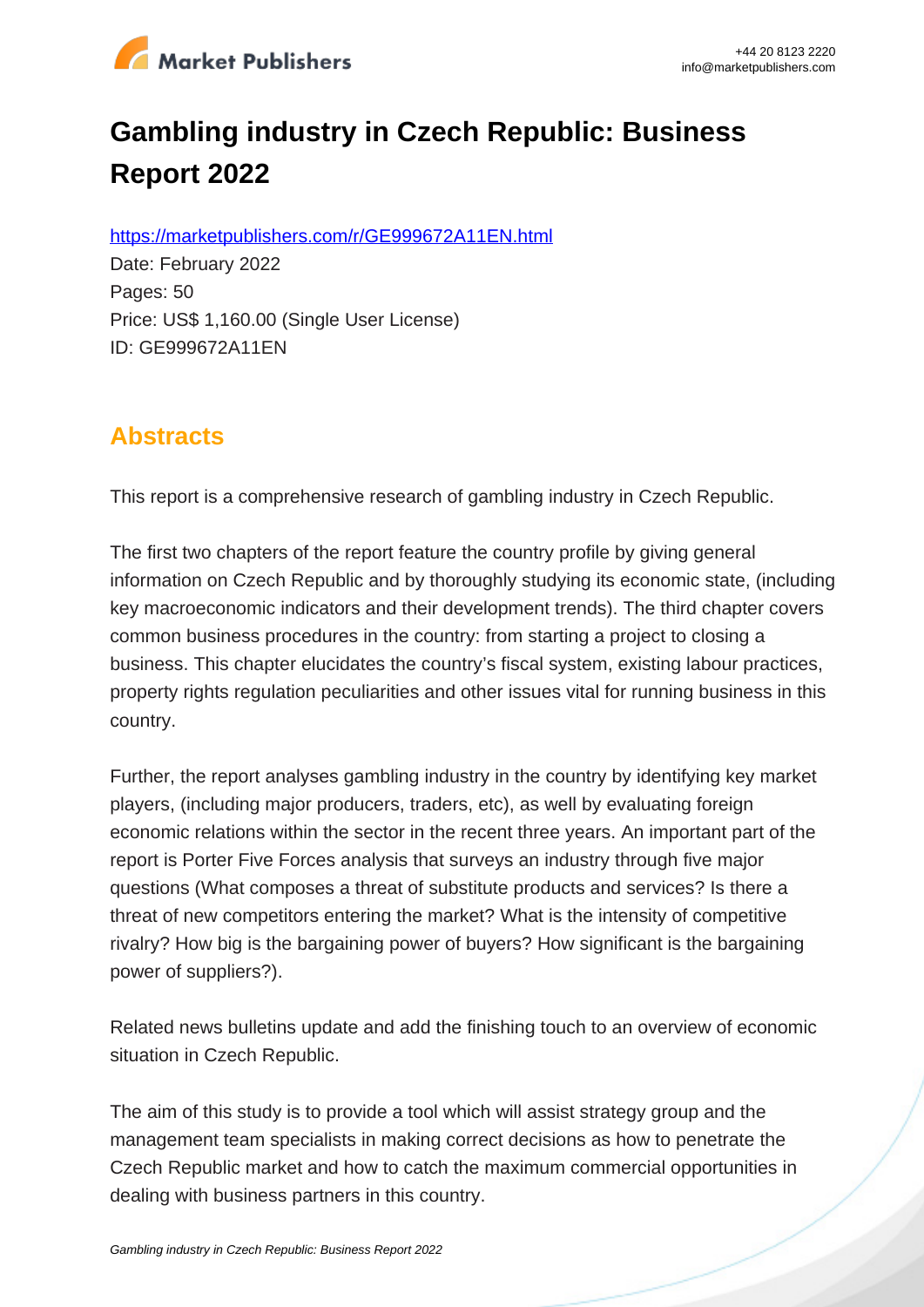

# **Contents**

## **1. CZECH REPUBLIC: COUNTRY PROFILE**

- 1.1. Geographical position
- 1.2. Historical background
- 1.3. Demography
- 1.4. Administrative divisions
- 1.5. Political situation
- 1.6. Economic situation
- 1.7. Foreign relations

1.8. Social environment and culture. Cultural differences and their impact on business negotiations

#### **2. CZECH REPUBLIC: FINANCIAL AND ECONOMIC PROFILE**

- 2.1. Country's Gross Domestic Product (GDP): historical trends and projection
- 2.2. Industrial production outlook
- 2.3. Czech Republic foreign trade
- 2.4. Current investment climate
- 2.5. Labor market overview. Current employment state
- 2.6. Ratings by major rating agencies

### **3. PECULIARITIES OF DOING BUSINESS IN CZECH REPUBLIC**

- 3.1. Procedures for starting a business
- 3.2. Routine for building permits obtaining
- 3.3. Registration of ownership rights
- 3.4. Basic terms of providing business loans by banks
- 3.5. Measures for investments protection
- 3.6. Tax system
- 3.7. Foreign trade transactions
- 3.8. Debt collection
- 3.9. Business liquidation

### **4. CZECH REPUBLIC GAMBLING INDUSTRY OVERVIEW**

### **5. CZECH REPUBLIC GAMBLING INDUSTRY PORTER FIVE FORCES ANALYSIS**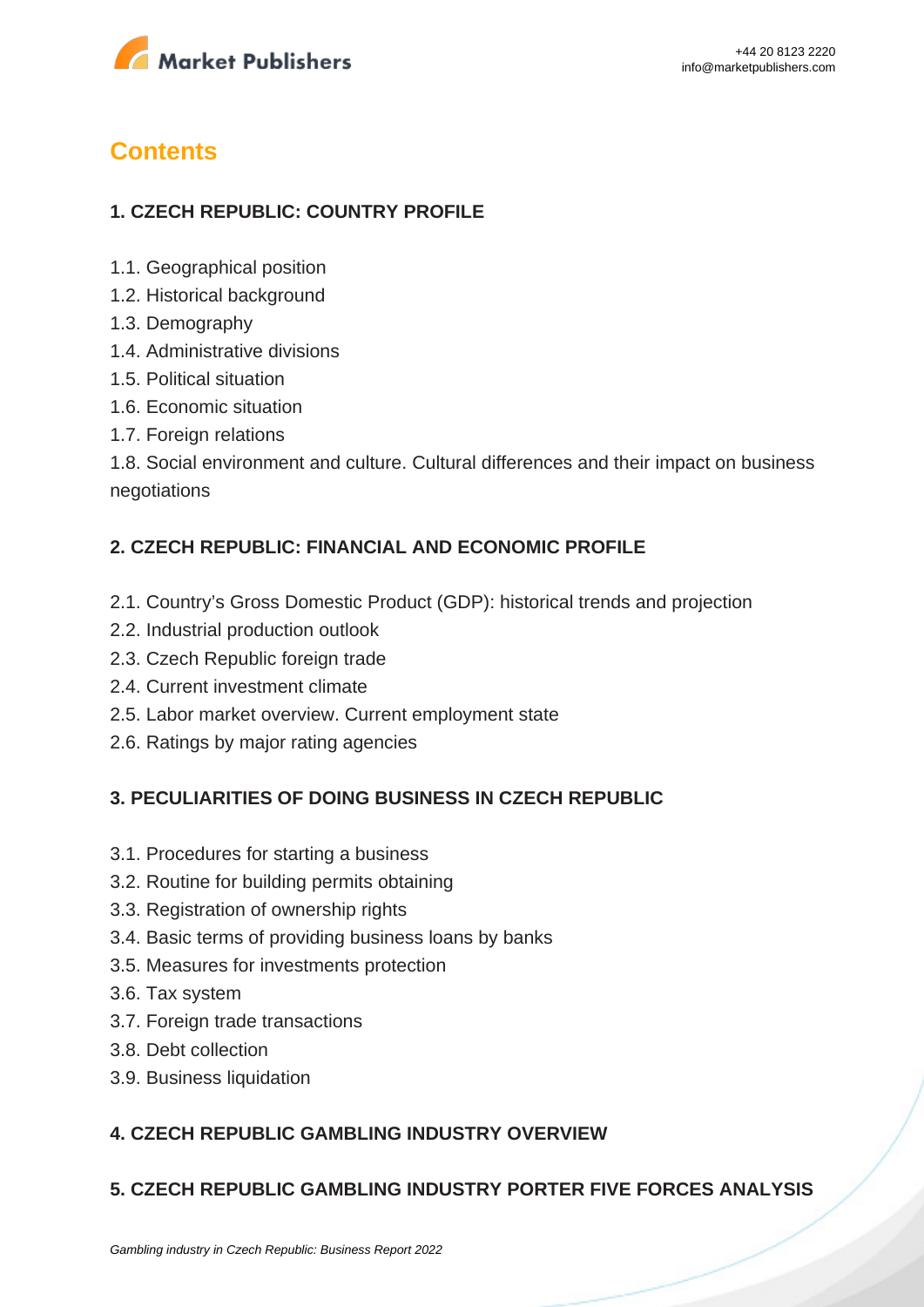

#### **6. CZECH REPUBLIC ECONOMY NEWS AND ANALYSIS DIGEST**

\*Please note that Gambling industry in Czech Republic: Business Report 2022 is a half ready publication.

 It only requires updating with the help of new data that are constantly retrieved from Publisher's databases and other sources. This updating process takes 3-5 business days after order is placed. Thus, our clients always obtain a revised and updated version of each report. Please also note that we do not charge for such an updating procedure. Business Analytic Center (BAC) has information for more than 25,000 different products available but it is impossible to have all reports updated immediately. That is why it takes 3-5 days to update a report after an order is received.